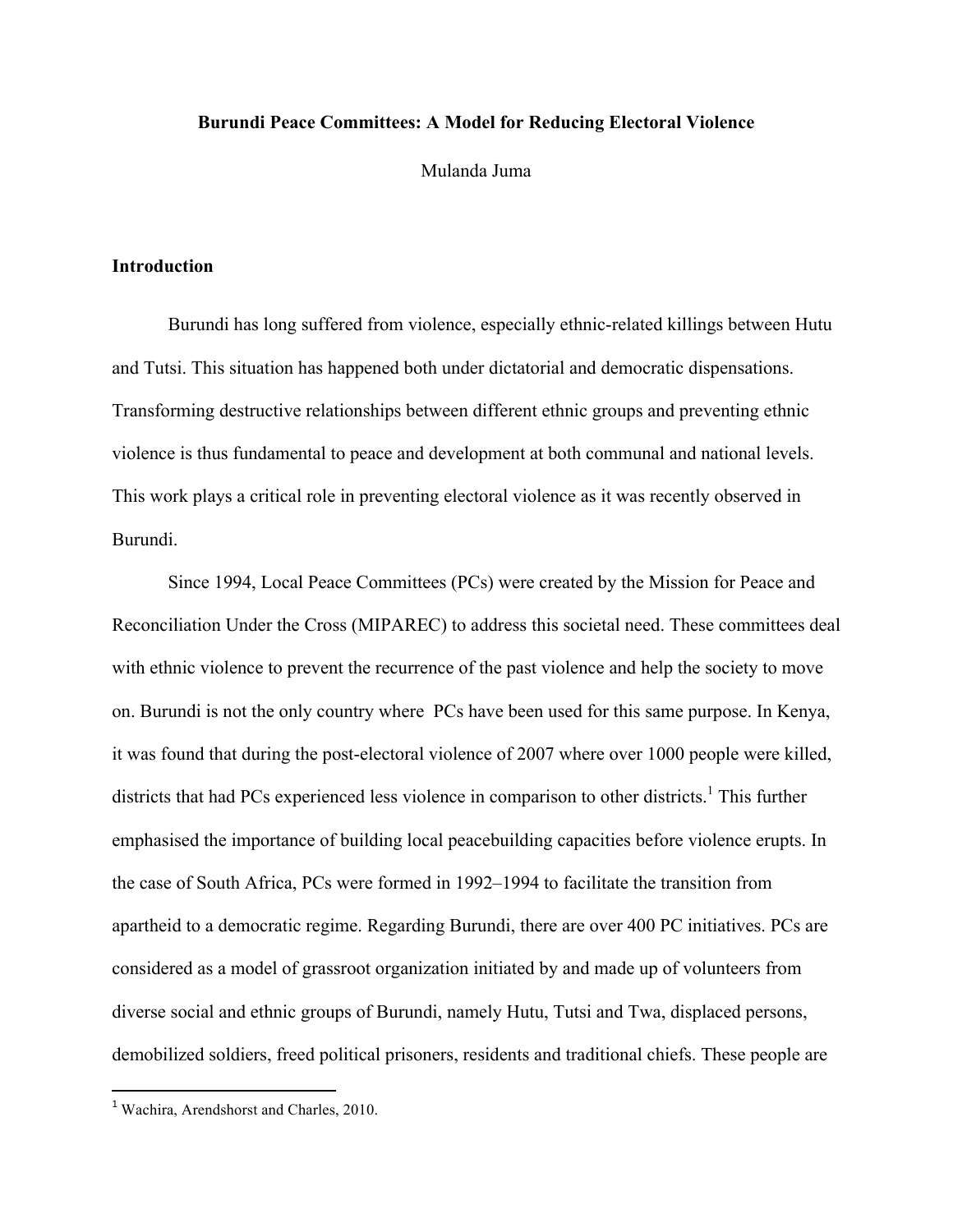either victims or survivors of violence, or interested community members passionate about building peaceful environments in their communities. They are guided by shared community values, and committed to peaceful coexistence in their localities through dialogue, reconciliation, healing of memories, unity, peaceful management of conflicts, mediation, solidarity, mutual assistance, early warning responses, promotion of gender, and reconstruction.

#### **Ethnic violence before the coming of democracy in Burundi**

The population of Burundi is divided between Hutu, Tutsi and Twa. Since attaining independence from Belgium in 1962, many episodes of ethnic violence took place between Hutu and Tutsi. For example, the insurrection of 1972 resulted in the death of between 2000 and 3000 Tutsis. The consequence was the massacre of between 1,000,000 to 200,000 Hutus. In 1988 as many as 500 Tutsi and 20,000 Hutu died in ethnic violence. In 1993, the first Hutu president, Melchior Ndadaye, was elected. After 100 days in office he was murdered by Tutsi army. Subsequently, the war broke out. Between 1993 and 2005 more than 300,000 Tutsi, Hutu and Twa perished. According to Gahungu Peace Committee member in Kibimba, "People were killed not because of what they did but because of who they were." The violence resulted in widespread mistrust and a sense of insecurity; Hutu feeling unsafe in the face of Tutsi and viceversa. Arusha peace agreement was signed on August 28, 2000, to end the violence. Parties to the conflict agreed to share power in a democratic process between Hutu and Tutsi but also to two presidential term limits. Elected on the basis of this agreement in 2005 and the constitution crafted thereafter, the government of President Pierre Nkurunziza fostered levels of stability never experienced in the landlocked country for many years. However, this stability was short lived due to a controversial third term for President Nkurunziza in 2015 which became a bone of contention.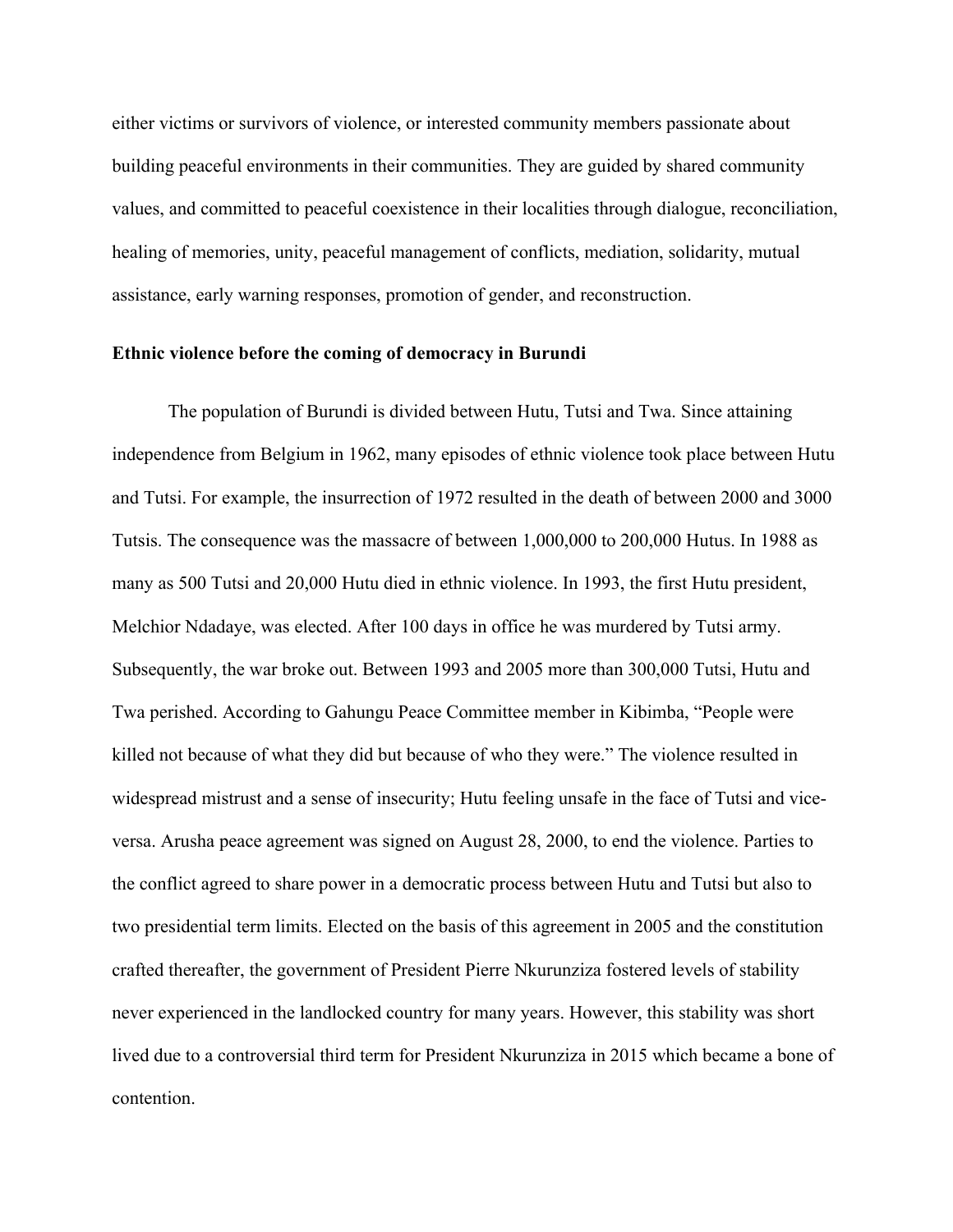#### **Understanding the Election-Related Violence of 2015 -2016**

 In 1993, the first liberal democratic elections were held and led to the election of President Melchior Ndadaye. It was hoped that the advent of democracy would put an end to the long history of violence which characterised the country since independence. But like in many countries in the Great Lakes region of Africa, principles of democracy have been largely overlooked. This has given way to election-related violence. The price paid by civilians is very high. The killing of the first Hutu President plunged the country into a vicious civil war. Hutu extremists massacred thousands of Tutsi civilians. The Tutsi-dominated army responded by killing hundreds of thousands of Hutu civilians. Years of instability followed until 1996, when President Pierre Buyoya, a Tusti, took power for the second time through a coup d'Etat. In August 2000, a peace-deal, agreed to by all but two of Burundi's political groups including the *Front National de Liberation* (FNL), laid out a timetable for the restoration of peace and democracy. After several more years, a cease-fire was signed in 2003 between Buyoya's government and the largest Hutu rebel group – *Conseil National pour la Démocratie et le Développement-Front pour la Défense de la Démocratie* (CNDD-FDD), the current ruling party. In 2005, another Hutu rebel group, the Front for National Liberation (FNL), finally agreed to lay down arms. Elections held in 2005 brought into power the populist government of the CNDD-FDD under the leadership of Pierre Nkurunziza.

 While the absence of examples where democracy go to war with each other has become one of the key selling points of democracy in modern days, democracies are going to war with themselves. Burundi is a typical example. Since President Pierre Nkurunziza announced his bid for a third term in 2015 Burundi went to war with itself.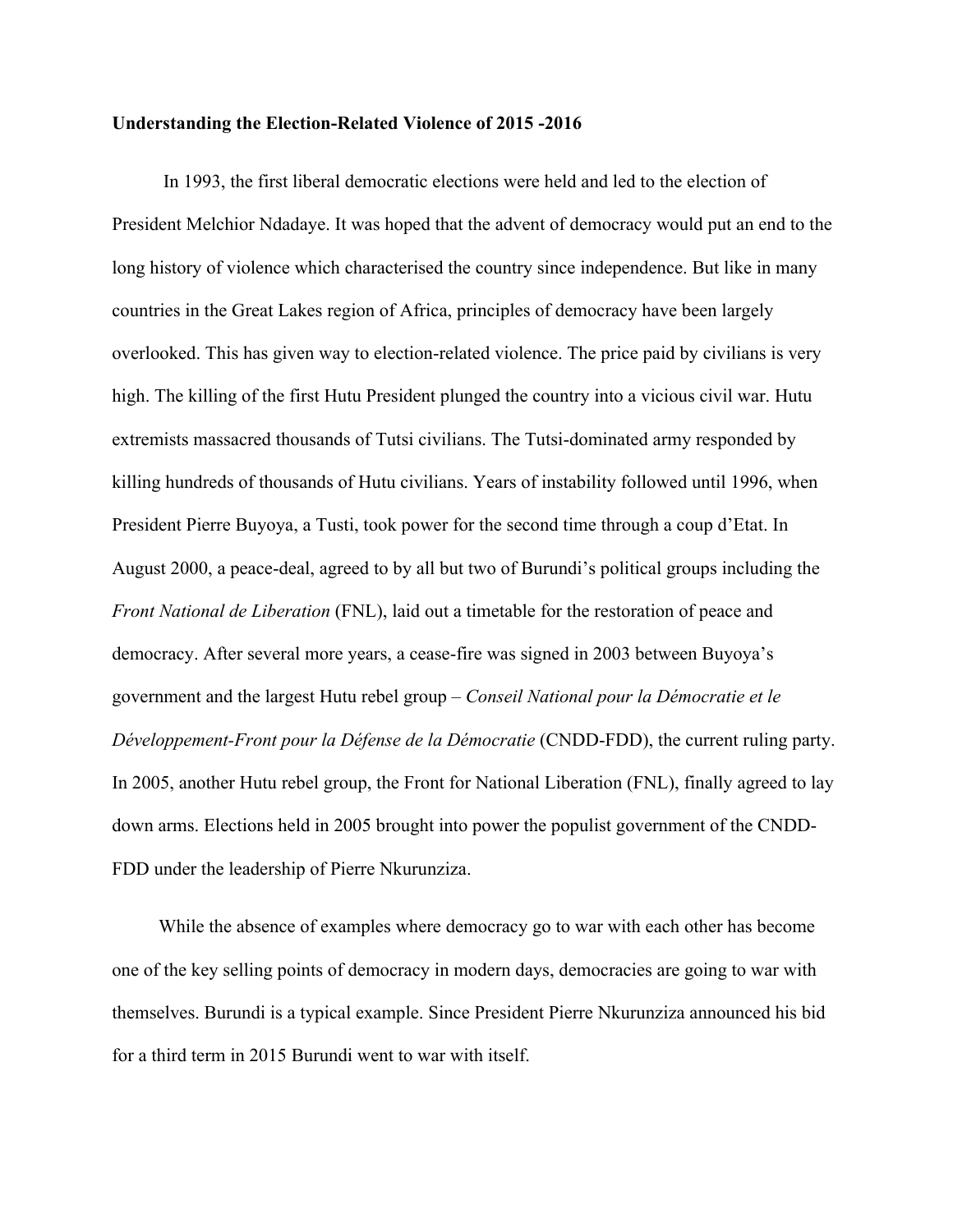President Nkurunziza was first democratically elected by the parliament (indirect vote) in 2005. In 2010, he was re-elected for the second term by universal direct suffrage. After his two terms in office, the nation looked forward to the first ever peaceful hand over from an elected president to another. This golden opportunity and historical moment was missed. Instead of preparing for a peaceful transfer of power, the first signs of violence began to take place a few years before the end of the second and final term which was due to end in 2015. As is common in the Great Lakes region when political violence is to come, in August 2014, a dozen bodies were found floating in the River Rweru shared between Rwanda and Burundi. Both governments rejected the responsibility for the killings. The hope for a peaceful regime change began to fade away and the fear of being hunted by the past began once again.

 On May 5, 2015, six of the seven Judges of the Constitutional Court of Burundi decided that the incumbent President, Nkurunziza, could run for a third term through direct universal suffrage. The decision of the High Court was not unanimous. Judges who objected were threatened. For example, fearing for his life Mr Sylvère Nimpagaritse, the Vice-President of the Constitutional Court who opposed the decision of the Constitutional Court sought refuge in Rwanda. For those who supported the decision, the first term was 'a special one' because the President was elected by the Parliament. The bone of contention was the interpretation of the Article 302 of the constitution. It stipulates: "As an exception, the first President of the Country in the post-transition phase is elected by a majority of two thirds of the National Assembly and Senate members sitting together."<sup>2</sup>

 The decision by the Constitutional Court strengthened the government position to stay in power beyond the two term limits. Using Article 302 of the constitution as evidence, the

<sup>2</sup> Author's translation.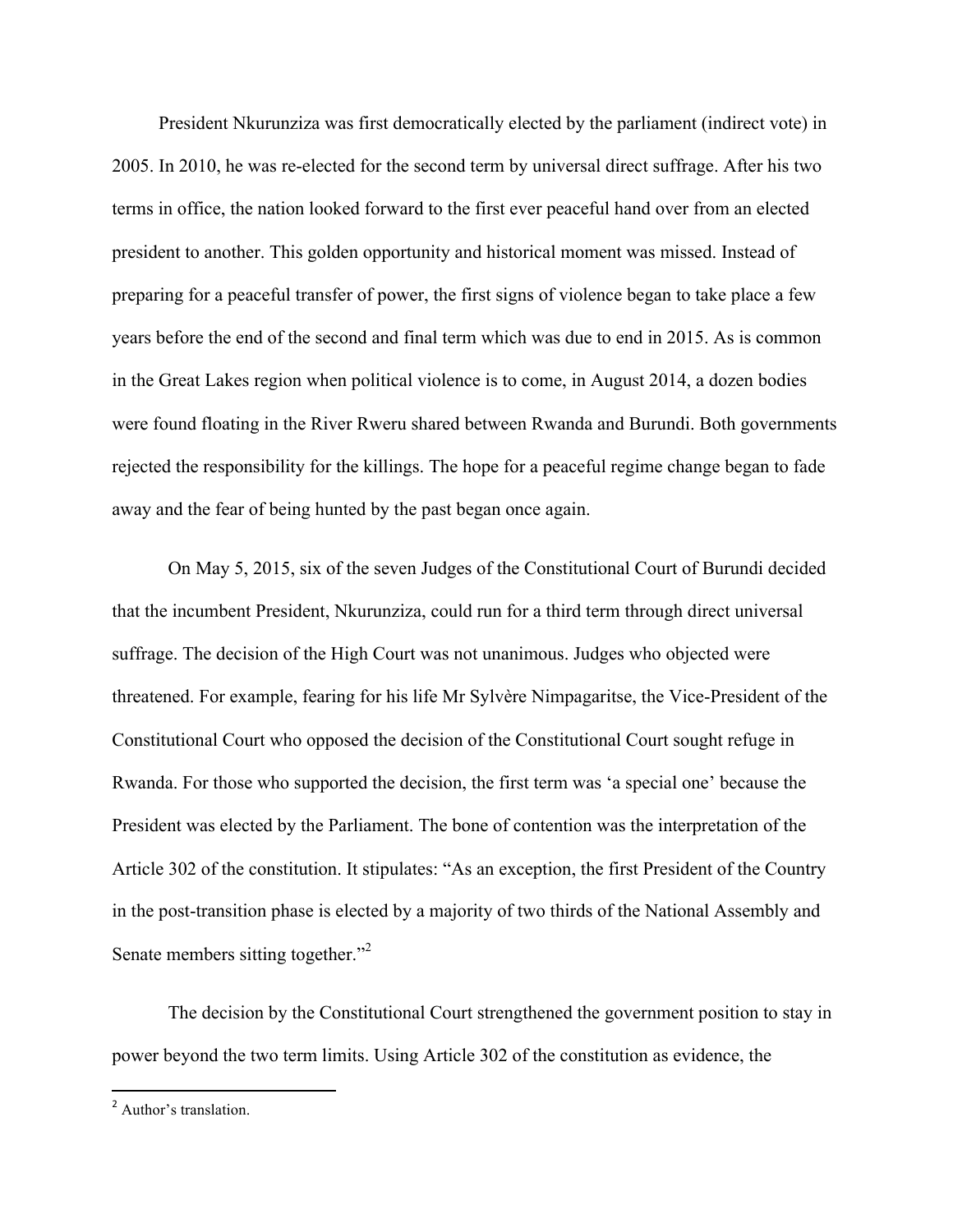government argued that during the first election in 2005, the President was elected indirectly by the Parliament and not by direct universal suffrage required by the Constitution in Article 96. This Article provides that "The President of the Republic is elected by universal direct suffrage for a mandate of a five-year mandate renewable once."3

The opposition contended that the third term for the current President was a violation of Article 96 of the Constitution and the 2000 Arusha Peace Agreement. Unlike the Constitution, the Arusha Agreement clearly limits the Presidential terms to two and does not offer any special term. This conflict in the interpretation of the Constitution became a loophole which later led to political violence. I agree with Acemoglu and Robinson that "weak or ineffective institutions perpetuate a system doomed to fail." This is true not only for Burundi but also the Democratic Republic of Congo and many other countries in the Great Lakes region of Africa.

 As anticipated, a new deadly violent conflict broke out in May 2015 after President Nkurunziza was elected for a controversial third term. Unlike the previous conflicts, the levels of violence have been far less than might have been expected. Between May 2015 and May 2016, the United Nations (UN) reported that 1133 people were killed from both Hutu and Tutsi ethnic groups. Among those killed there were 999 members of the opposition, civil society and civilians opposed to the third term as well as other innocent people and 134 Police and civilians supporting the government. In addition to the killings, in the same period 250,000 people were displaced. Above indicators show that the ethnic factor does not seem to be strong. This is a major shift because historically all major conflicts, including the post-1993 elections in Burundi had a strong ethnic dimension. A number of factors explain this small number of victims and

<sup>3</sup> Author's translation.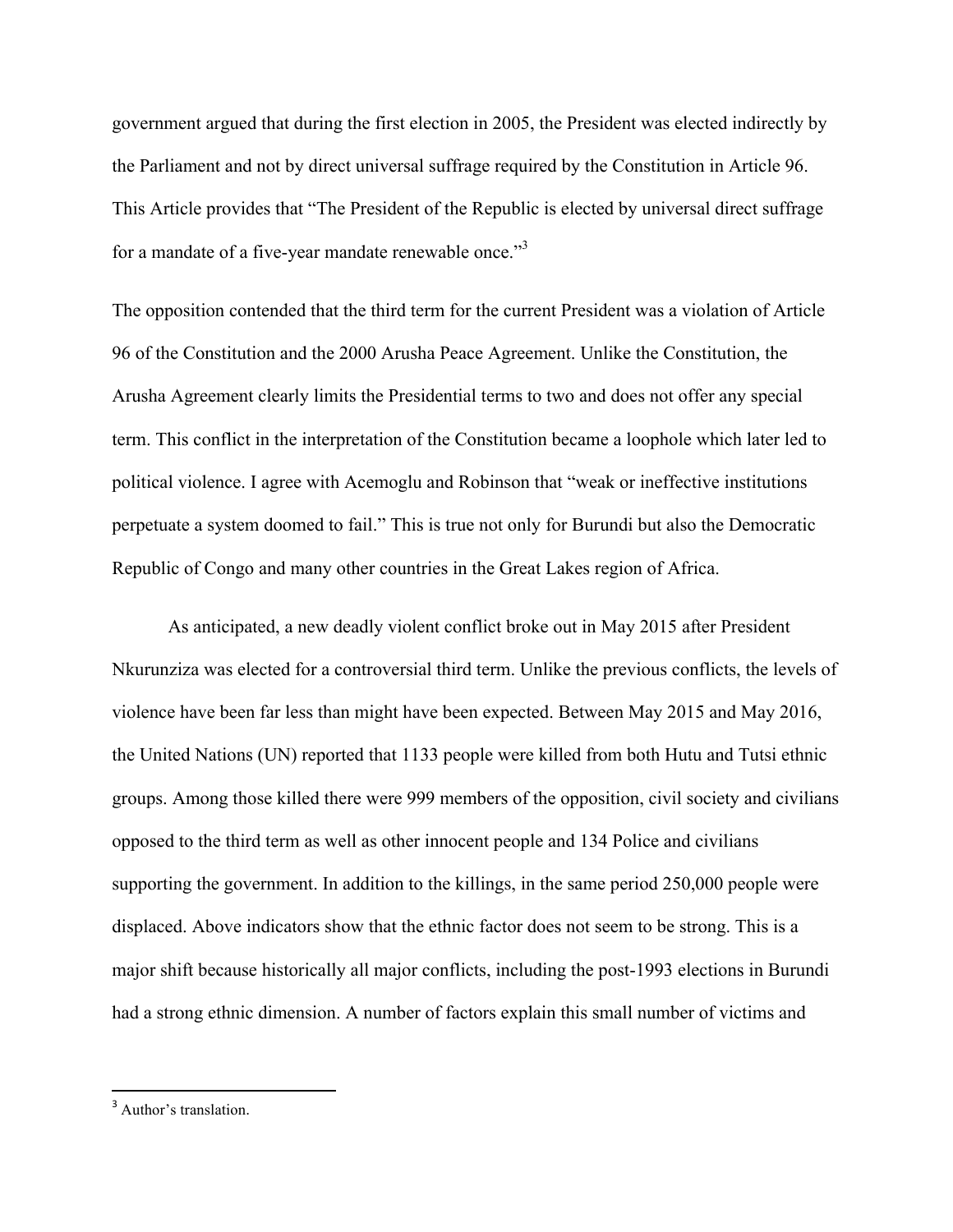limited ethnicity factor. Among them, the role played by PCs long before the violence broke out and during the ongoing conflict.

#### **Peace Committees in Burundi**

Peace Committees (PCs) in Burundi are local initiatives born out of the first peace efforts launched in 1994 in Kibimba Commune by Rev. David Niyonzima, then Legal Representative of Quakers church. The initiative received a boost with the involvement of Susan Seitz from the United States of America. Susan was a nurse by profession who came to Kibimba during the height of violence following the killings of President Ndadaye. During the course of her work at Kibimba hospital, she facilitated the process of bringing all parties to the conflict in Kibimba Commune around the table. Her peace initiative received the support of Mathias Ndimurwanko, then Head of the Camp of displaced persons made up of Tutsi. The idea was also welcomed by other community leaders including those from Quakers Church, such as Rev. David Niyonzima, Aloys Ningabira, Domitien Sabongerwa and Rev Elie Nahimana. Interestingly, the peace initiative also received the support of local military Commander, Oscar Nimpagaritse, nicknamed later "Mahoro" (meaning peace) due to his peacebuilding efforts.

 The reason to work for peace in Kibimba was due to the need to reconcile Hutu and Tutsi communities and to create an environment where these different ethnic groups can live together in peace and harmony. This was at the time when Hutu lived in bush as internally displaced persons (IDPs) some under the protection of Hutu militia and Tutsi lived in displaced camps guarded by Tutsi army. According to MIPAREC the following situation prevailed: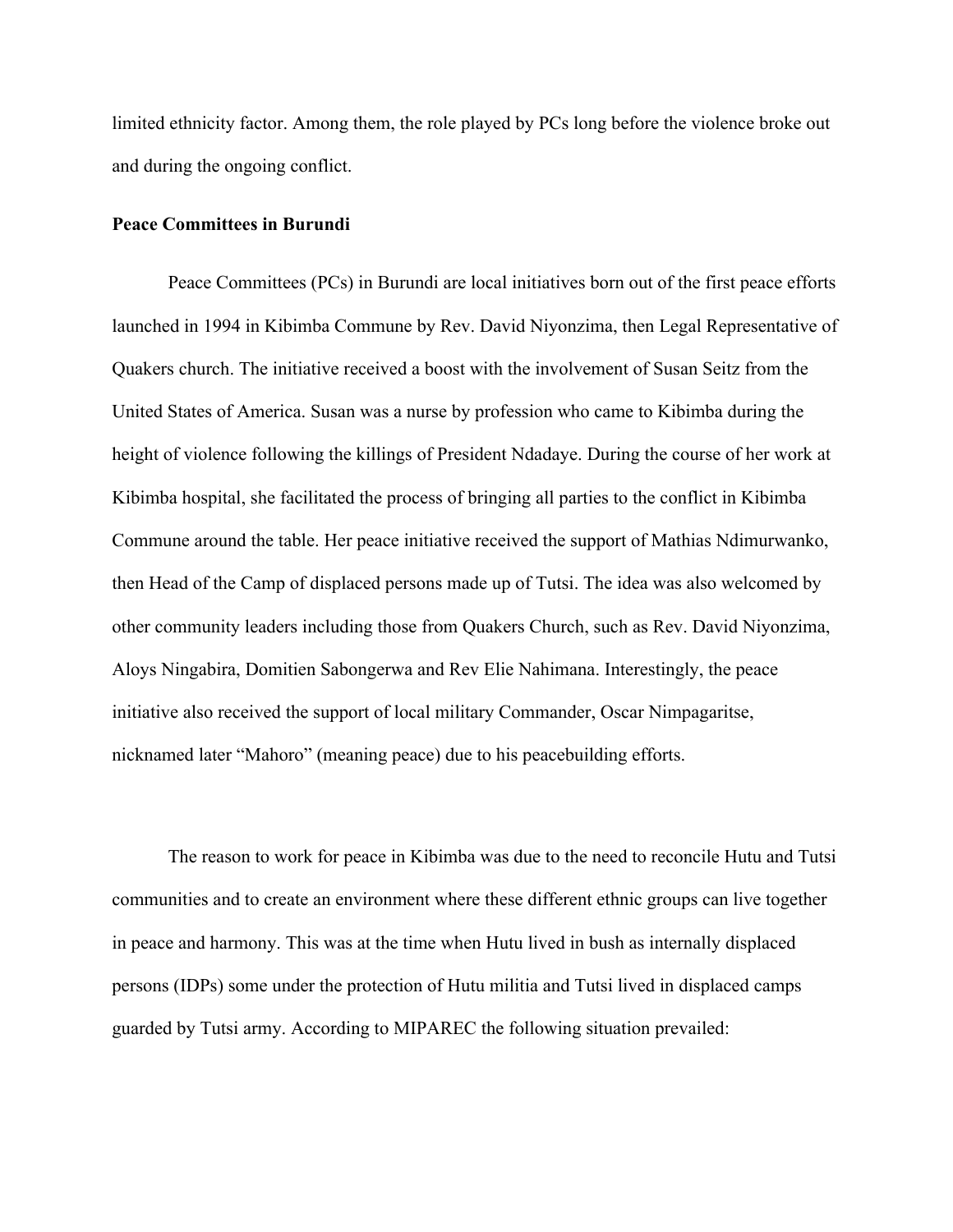During the time when Tutsi lived in displaced camps in Gitega, no Hutu was considered innocent. Local or foreign from the community, every Hutu was meant to be killed. Many killings took place even in broad daylight and in the presence of public with the army as accomplice. During the same period, Tutsi who went to the field to get some food suffered the same fate. $4$ 

For a start, access to either Tutsi or Hutu used to be facilitated by peace activists from the same ethnic group. A meeting of the above leaders and representatives of Hutu and Tutsi communities took place out of which they decided to create a community forum for peace on 6 December 1994. The process was filled with mistrust and it took too many rounds of informal negotiations to reach a point of bringing the leaders together. The forum born out of this process was named "Kibimba Peace Committee". Thus, "the centre of Kibimba became a place of refuge instead of a place of chaos."<sup>5</sup>

 Elsewhere while mourning his murdered son, the father of President Ndadaye stood for peace and opposed any form of revenge and violence. Upon hearing that his son was killed, Ndadaye Senior told communities in Nyabihanga, the birthplace of President Ndadaye, that: "Revenge has never been a way which leads to peace but forgiveness has always been. That way [violence] was not the best support he needed to counsel him or honour his son and his family. The population should refrain from shedding more blood because [the blood] of his son was enough."<sup>6</sup> Subsequent to his advice, the population in Nyabihanga locality always sought peaceful ways of dealing with conflicts between Hutu and Tutsi. Instead of mobilizing for violence, villagers chose to mobilise for peace. These peacemakers managed to advocate against

<sup>4</sup> MIPAREC, 2015, 14.

<sup>5</sup> Nakuwundi, 2007, 124.

<sup>6</sup> Ndadaye Senior, ADD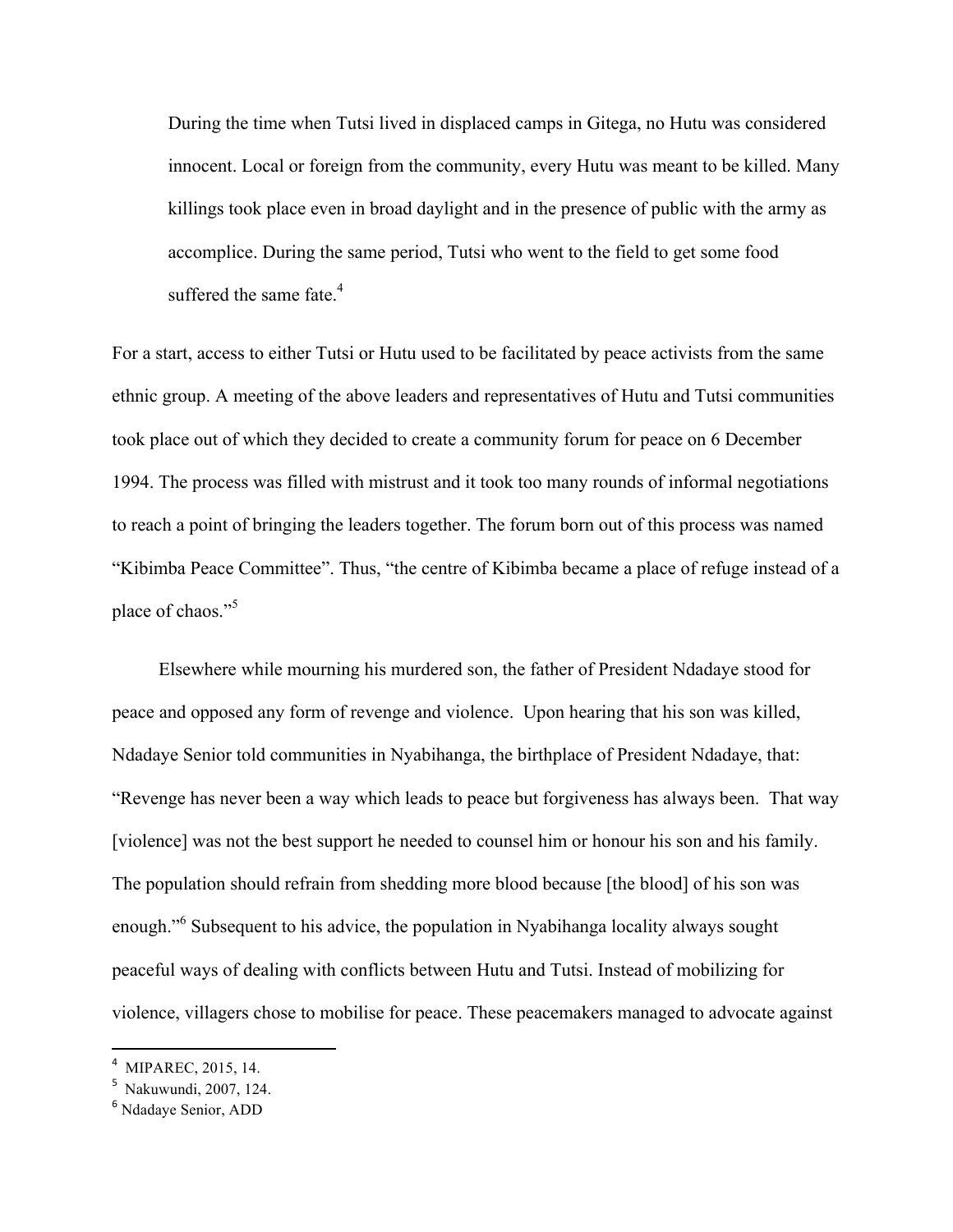divisive ideologies which led to conflict in other parts of the country. Sindimwo, Member of the PC in Nyabihanga, said that "the population of that zone remained united though there were serious provocations coming from the army and Tutsi visiting the village from elsewhere."<sup>7</sup> Ultimately peacemakers created the Nyabihanga Peace Committee.

 There are 400 PCs spread across the country established between 1994-2015 in 11 provinces out of 16 in the country and supported by MIPAREC. By 2015, a sample of 12 PCs has more than 8000 members from different ethnic groups. Participants themselves form a Steering Committee of 12 to 18 members elected democratically for a period varying between 3 to 5 years. Gender is taken into consideration in forming the leadership team. They are also registered by the government as local peacebuilding and development initiatives. They hold regular meetings where they discuss about the situation prevailing in local communities; continue reconciliation efforts and other peacebuilding and development efforts. Members are provided with basic training lasting up to five days on conflict analysis, conflict transformation and non-violence. The curriculum is called "*Ntazibana Zidakubitana Amahembe*" meaning knocking horns. Both the training and the diversity within PCs contribute to transformation within the group. Such transformation goes beyond the group and brings change in the communities. After training and before starting reconciliation sessions, issues of violence and conflict affecting communities are identified. Subsequently, reconciliation sessions are launched. Reconciliation meetings result in many cases of storytelling over killings and destruction of property, forgiveness with the aim of reaching reconciliation and preventing the repetition of violence.

<sup>7</sup> Sindimwo, ADD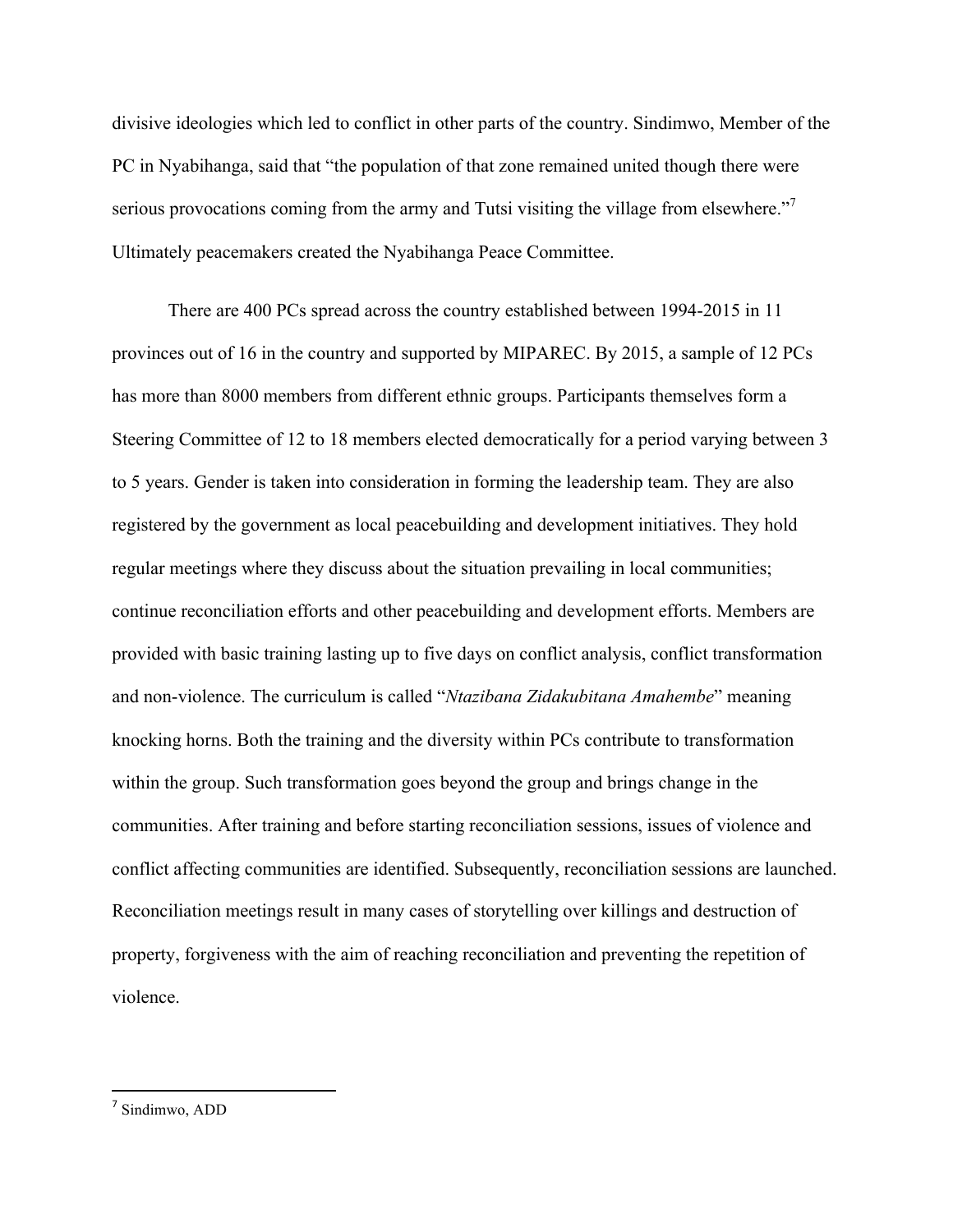PCs have resolved many conflicts. From 2005 to 2015, the following PCs have resolved 711 conflicts mainly between Hutu and Tutsi: Kayogoro, Makamba, Nyaza-Lac, Itaba, Butanganzwa, Butezi, Ruyigi, Gitega, Nyabihanga, Mutaho, Rutegama and Shombo. Conflicts resolved were killings, land disputes, family disputes and witchcraft issues.

|  |  | Table I: Number of conflicts resolved between 2005 and 2015 by eleven PCs <sup>8</sup> |
|--|--|----------------------------------------------------------------------------------------|
|  |  |                                                                                        |

| Number of peace | Total of conflicts | Conflicts | Conflicts | Pending     | Unresolved |
|-----------------|--------------------|-----------|-----------|-------------|------------|
| committees      | dealt by the       | resolved  | partly    | conflict or | conflicts  |
|                 | peace committees   |           | resolved  | being dealt |            |
|                 |                    |           |           | with        |            |
|                 |                    |           |           |             |            |
| $\vert$ 11      | 711                | 337       | 109       | 195         | 70         |
|                 |                    |           |           |             |            |

# **Discussions and Trainings**

 PCs in Burundi were initiated in 1994 to deal with the ethnic violence between Hutu and Tutsi, and to prevent the recurrence of such violence which disfigured the face of communities and the country. Toward this end, PCs employ many approaches of conflict transformation and violence prevention. Generally, the process starts with training by using the "*Ntazibana zidakubitana Amahembe*" curriculum. This training on non-violence, conflict transformation and reconciliation plays an important role as the first step toward reconciliation. Among other reasons, training brings participants from different ethnic groups and backgrounds. The

<u> 1989 - Johann Stein, fransk politik (d. 1989)</u>

<sup>8</sup> MIPAREC, 2015.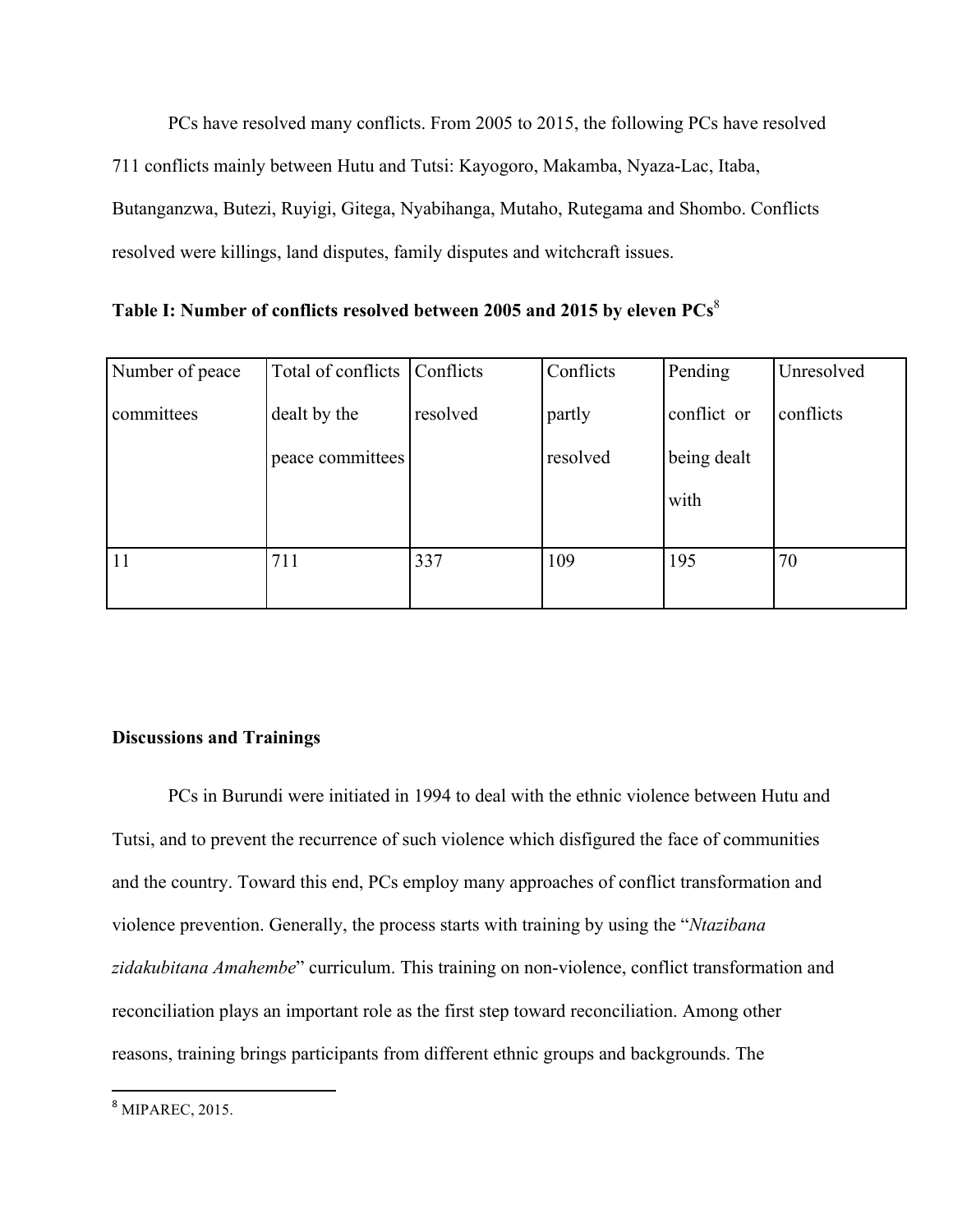experience from Makamba shows that one of their trainings included not only Hutu and Tutsi, but also administrators, local chiefs and soldiers. Because of diversity and safety which the forum offers, different perspectives, which could not be shared in other settings, are heard, as the respondent from Shombo said. The fact that participants share their perspectives, they are able to learn from one another. Such an opportunity could hardly be found in other settings because of the high level of mistrust between Hutu and Tutsi during the time of conflict.

 Training became a breeding ground for PCs, another starting point for the journey to reconciliation for many. The beginning of these trainings presented some challenges. The experience of the 12 participants from Ruhororo shows that the process of conflict transformation is complex, and the road is not smooth. During the war, on their way to the training from their village, Hutu and Tutsi participants from Ruhororo did not trust each other. Consequently, they could not share seats on the same bus. Change came about on the third and last day of the training. As trust grew, they decided to form a PC in their village. When the 2015 electoral violence broke out in Burundi, Ruhororo youth did not join armed groups. PC in Ruhororo mobilized young people and shielded them away by involving them in peace-related activities which were already ongoing. Thus, peacebuilding activities played a useful role in preventing electoral violence in that community. This experience demonstrates that even the most destructive relations can be turned into constructive relationships. The first step is to build trust.

 With the establishment of PCs comes an opportunity for reconciliation sessions. Between 2005 and 2015, 11 PCs addressed 156 violent conflicts. Some conflicts involved heinous acts of violence. Two of these cases failed as presented in Table I (above). Failure was partly due to unhealed psychological wounds and lack of trust. Healing is central to peacebuilding and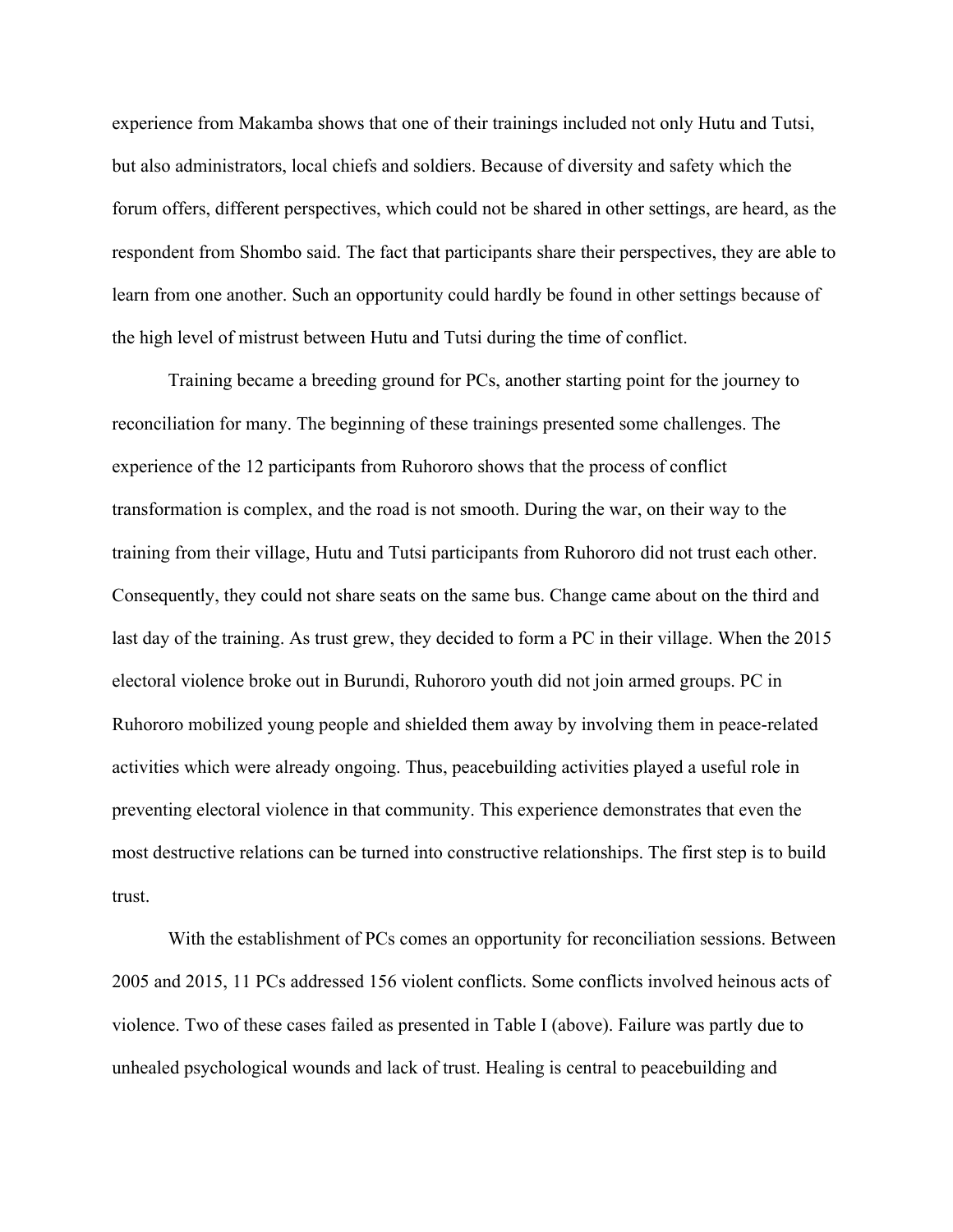breaking the cycle of violence. A lot of work goes into preparation of reconciliation sessions, including individual counseling and home visitation by members of PCs in order to create friendships and to build trust before starting the process. A transformed nation is aware that "if you do not share your healing with the wounded, the wounded will share their wounds with you." As a matter of fact, people move from being instruments of violence to being instruments of violence prevention.

 Reconciliation contributes to change not only at personal level but also at community and national levels. Examples abound. The introduction of PCs in Burundian schools affected by ethnic conflicts also added value to violence prevention. At Marumane Primary School in Rutegama, for example, Hutu and Tutsi children are able to play together. Upon seeing the change, parents also became peacemakers in the community. Elsewhere in Gitega, victims (Tutsi) visited offenders (Hutu) in Gitega prison. This had far reaching implications for prevention of revenge. Although initially offenders refused the meeting, through advocacy, they finally accepted to welcome their accusers. When victims arrived with food, offenders refused to eat it because they suspected it was poisoned. Because victims forgave them, some of them were released. After their release, they gave up on revenge.

The change also affected soldiers. During armed conflicts, soldiers and their military bases played a critical role in escalating ethnic violence. Through training on peacemaking, some soldiers were transformed. For example, in Kabungere, transformed soldiers became forces for peace. Through advocacy, some military bases were relocated or transformed. For example, when a Tutsi soldier raped a Hutu girl, a PC in Nyarurambi successfully advocated for the removal of the military base from the community. The administrator's intervention led to the relocation of the military base.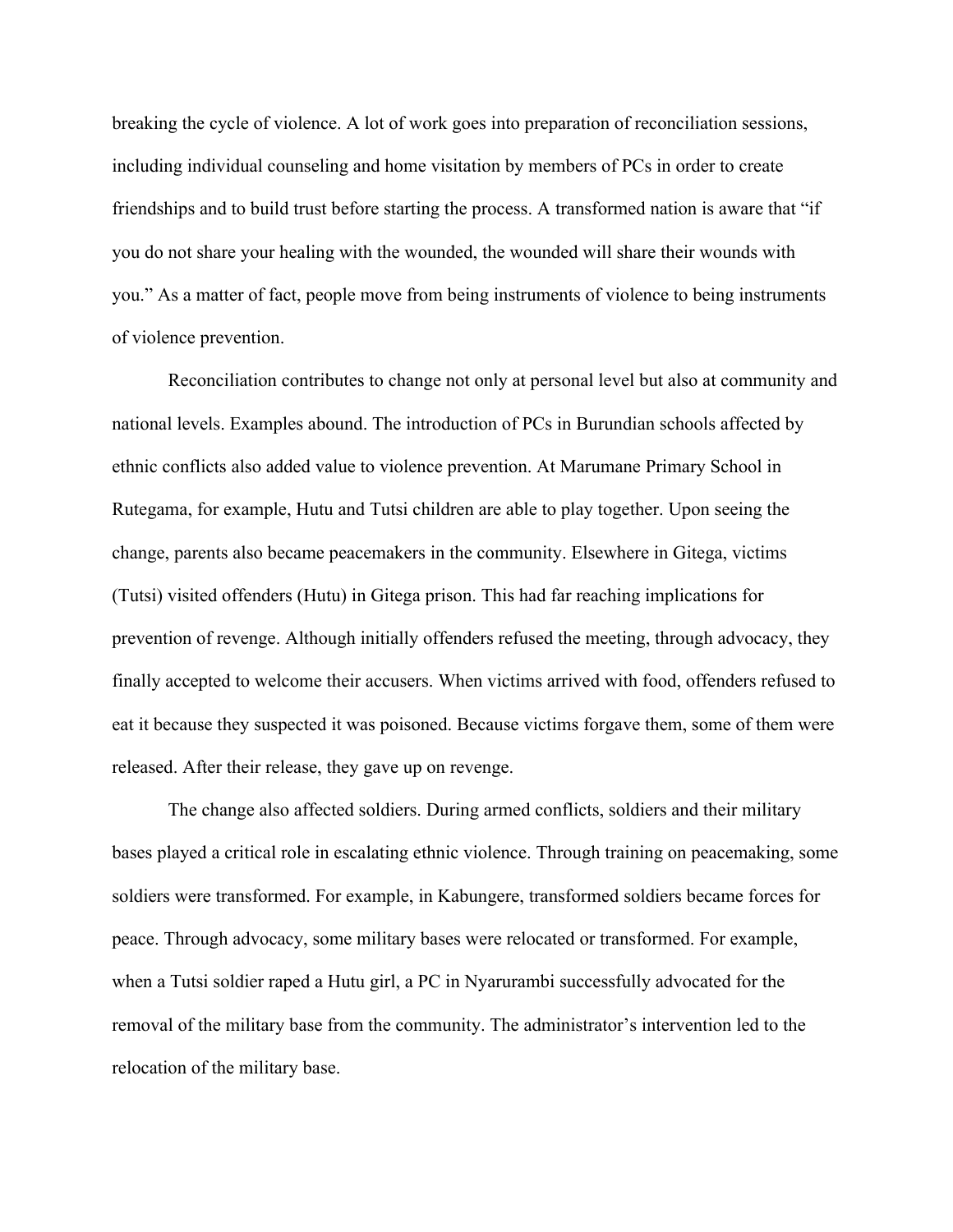Change came by other means as well. Members of PCs spread the message through successful storytelling, sports events, inter-ethnic marriages, and by turning destructive expressions into jokes. For example, "You hid me that you hate me and I also hid you that I know it." While this expression during the war was used to prepare for revenge and killings, it was turned into a joke for peace. Another example, referring to someone as Hutu or Tutsi does not hurt people like it did before. Unlike in Rwanda were people are not allowed to talk about ethnicity, in Burundi people openly talk about it. Such expressions were used to cause ethnic violence during war time but over the time became harmless. Besides, many people were reconciled through income-generating activities. For example, reconciliation between Hutu and Tutsi women happened through the production of mats in Kibimba, the birthplace of PCs. Reconciliation was also promoted via community development, as seen in the building of houses for victims. It is true that the significance of reconciliation "is not only an end of violence or conflict, but also the construction of a new relationship among parties."<sup>9</sup> In many communities across the country favorable conditions for the reintegration of various social groups were created because of reconciliation.

The work of PCs does not only focus on Hutu-Tutsi ethnic conflict. It also deals with other issues, such as land disputes. For example, in Makamba and Nyanza-Lac, PCs mediated over multiple layers of land disputes between Hutu, Tutsi and Twa. Niyonzima is right in saying that "in restoring relationships the whole village must be involved."10 The strength of these approaches rests in the involvement of people from different backgrounds including excombatants. Women in particular play a critical role. They provide leadership on truth, justice and love. Love is especially important, because "not loving is hating and hating is killing."

<u> 1989 - Johann Stein, fransk politik (d. 1989)</u>

<sup>&</sup>lt;sup>9</sup> Lederach, 1997, 51.

<sup>10</sup> Niyonzima, 2007, 123.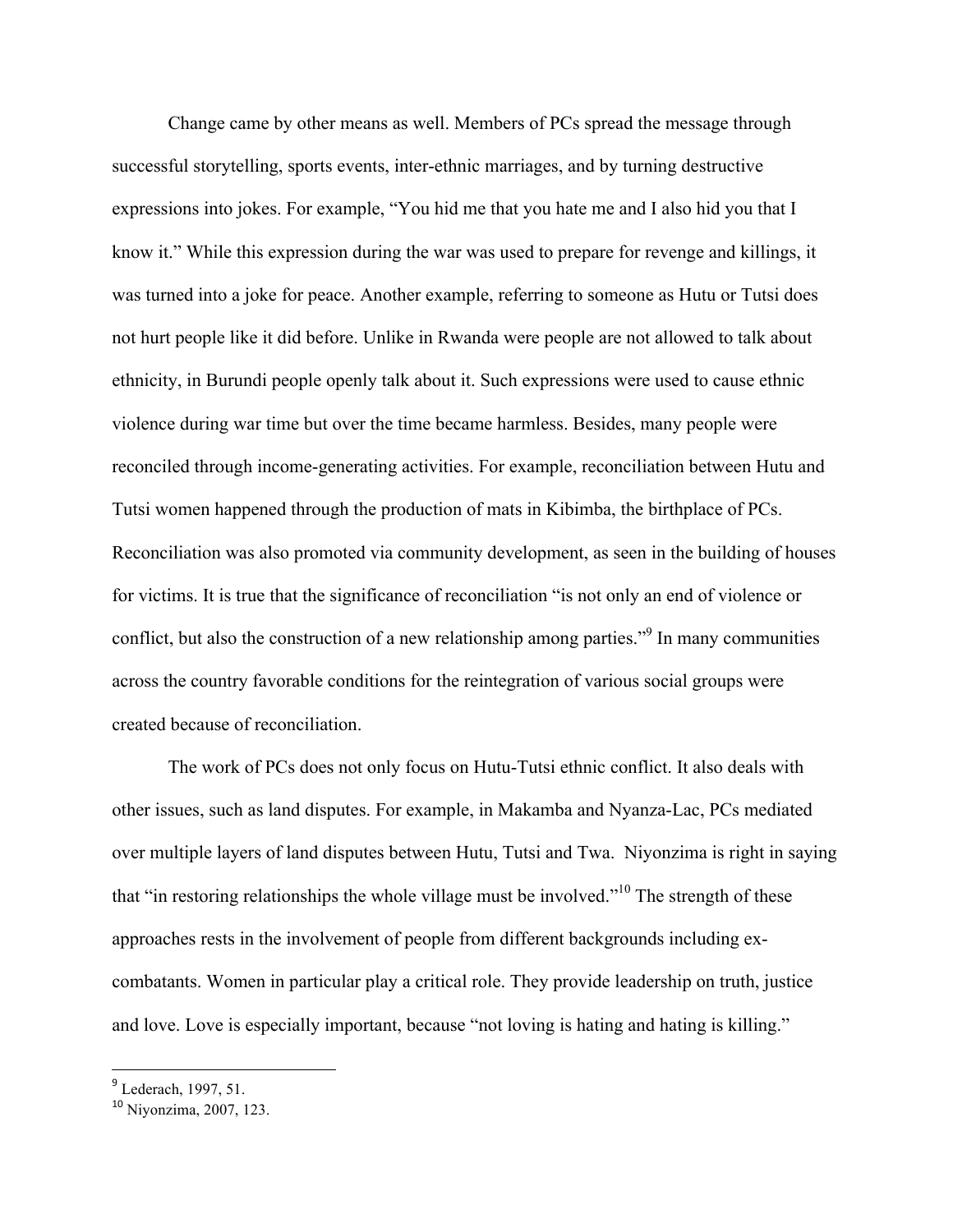From Kibimba in 1994, PCs spread to 11 out of the 16 provinces of the country. Change brought about by PCs reached the national level. Through this national network, they set up an early warning system. The system was particularly very useful when election-related violence broke out in 2015. For example, in 2015, Ntakirutimana prevented ethnic killings in his Gitega community by using rumour control mechanism. He dispelled rumours that there was a Hutu businessman who hide machetes in his store in order to kill Tutsi. After investigation by Gitega PC, the information was found to be false. Thus, many lives were spared. The work of PCs to collect security information helps people to stay safe by avoiding dangerous areas and acting before violence erupts.

Members of PCs vow "*plus jamais ça*" (never again) should ethnic violence consume the Burundian society. The conclusion by Hoffman is true for Burundi: "The capacity that the country has acquired can help measure the successful conflict prevention of the country."<sup>11</sup> Since election-related violence broke out in 2015, the levels of violence are far less than they would have been expected, and the ethnic factor is weak despite calls from political leaders for people to see the conflict as an ethnic one. Now, conflict is relatively obvious and separation between Hutu or Tutsi and the problem is clear than before. As Rwasa, a former Hutu rebel leader, argues, the problem today is not ethnicity but rather a political one.<sup>12</sup> This change did not come overnight or by itself. PCs played an important role in transforming destructive ethnic relationships long before the violence broke out. This drew the attention of members of Parliament. In 2015, PCs in Burundi shared their experiences with members of the Burundian Parliament.<sup>13</sup> As Regina, PC member from Ruyigi once said: "During our meeting, members of

<u> 1989 - Johann Stein, fransk politik (d. 1989)</u>

<sup>11</sup> Hoffman, 2014.

<sup>12</sup> Afrique, Jeune, 2016.

<sup>&</sup>lt;sup>13</sup> Four recorded personal comments.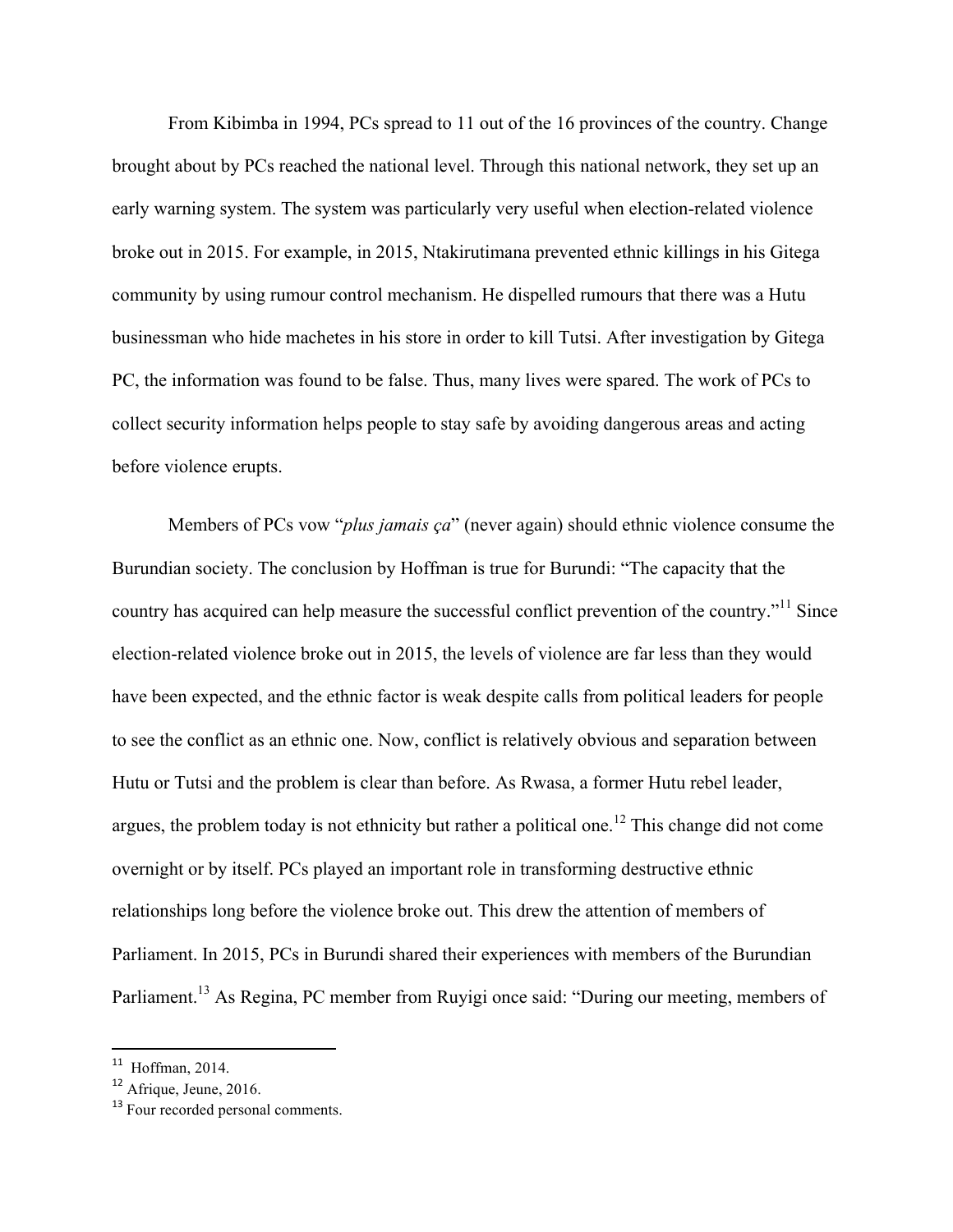Parliament wondered, how did you do it? This was because they were amazed by the transformation brought about by Peace Committees' work across the land." According to Juvenal, a PC member from Ruyigi also, how it happens is that "when I get peace in my heart after reconciliation, I share with people from my ethnic group. The victim also does the same." Sinza, another PC member from Ruyigi, provided the following example, "at school, children from reconciled people play together and seat together." Playing together and seating together is better for electoral violence prevention.

## **Conclusion**

There are currently 400 PCs modeled by MIPAREC in Burundi. They aim to transform conflict and prevent the recurrence of ethnic violence. With this role, they have directly and indirectly contributed to preventing ethnic-related killings in the wake of the current conflict caused by the controversial third term of President Nkurunziza in 2015. Experience shows that PCs have successfully resolved many ethnic-related cases they dealt with between 1994 and 2015, and transformed many destructive relationships between Hutu and Tutsi. Mobilised around the message of "*plus jamais ça*," they have also promoted peace in numerous communities through various strategies, including reconciliation sessions and income generating activities, community development projects, and advocacy. While not being the only key factor, this effort has contributed to the prevention of electoral violence. Hence, compared to 1993 post-election violence, the levels of killings were less in 2015 electoral-related violence and surprisingly lower than in all past major ethnic conflicts in the post-independence history of Burundi.